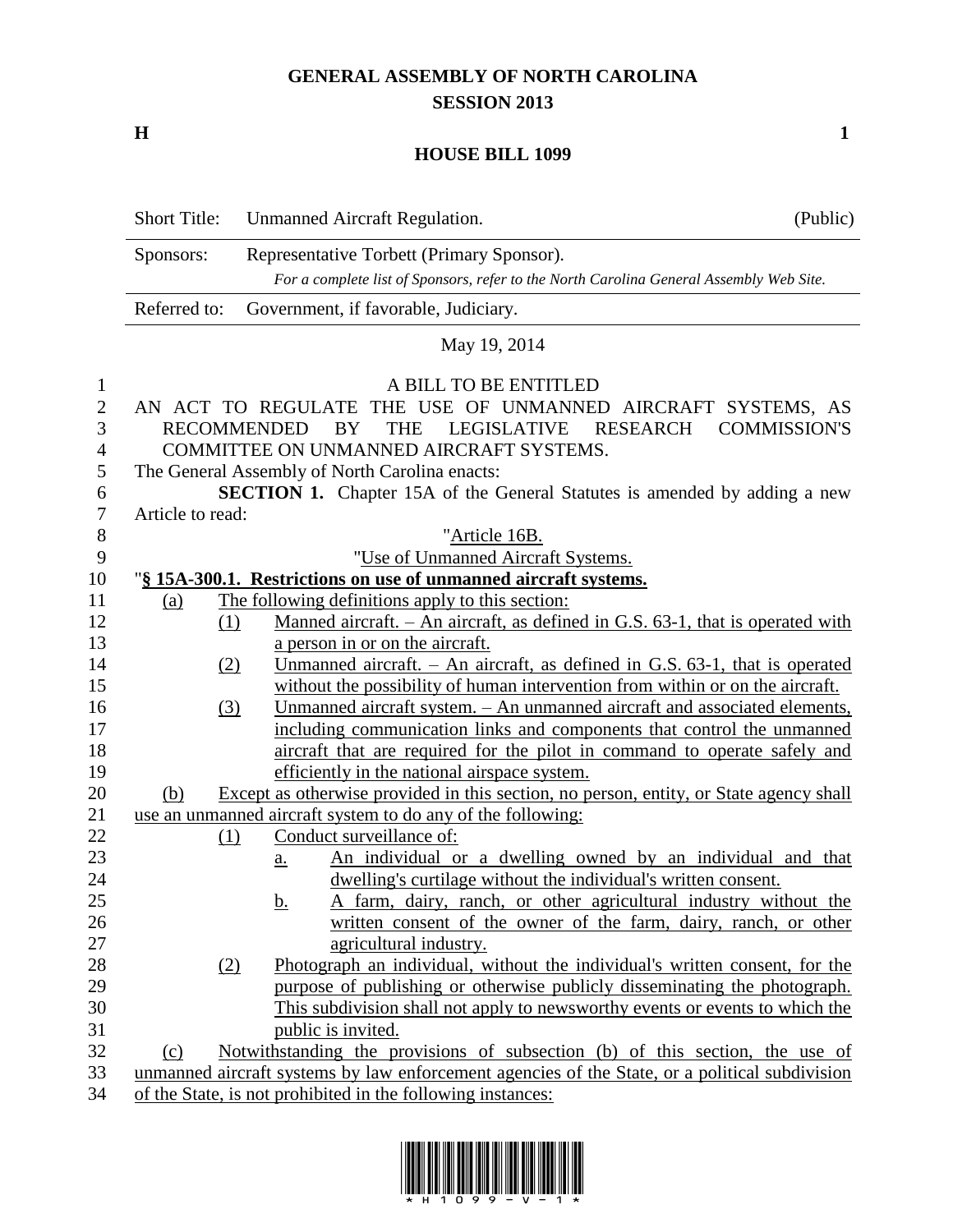|                |                               | <b>General Assembly of North Carolina</b>                                                                                                                        | <b>Session 2013</b> |
|----------------|-------------------------------|------------------------------------------------------------------------------------------------------------------------------------------------------------------|---------------------|
| $\mathbf{1}$   | (1)                           | To counter a high risk of a terrorist attack by a specific individual or                                                                                         |                     |
| $\mathbf{2}$   |                               | organization if the United States Secretary of Homeland Security determines                                                                                      |                     |
| 3              |                               | that credible intelligence indicates that there is such a risk.                                                                                                  |                     |
| $\overline{4}$ | (2)                           | To conduct surveillance that would not require a warrant if conducted by a                                                                                       |                     |
| 5              |                               | manned aircraft.                                                                                                                                                 |                     |
| 6              | (3)                           | If the law enforcement agency first obtains a search warrant authorizing the                                                                                     |                     |
| $\overline{7}$ |                               | use of an unmanned aircraft system.                                                                                                                              |                     |
| 8              | $\underline{(4)}$             | If the law enforcement agency possesses reasonable suspicion that, under                                                                                         |                     |
| 9              |                               | particular circumstances, swift action is needed to prevent imminent danger                                                                                      |                     |
| 10             |                               | to life or serious damage to property, to forestall the imminent escape of a                                                                                     |                     |
| 11             |                               | suspect or the destruction of evidence, or to facilitate the search for a                                                                                        |                     |
| 12             |                               | missing person.                                                                                                                                                  |                     |
| 13             | (5)                           | To photograph public gatherings on public or private land.                                                                                                       |                     |
| 14             | (d)                           | Any person who is the subject of unwarranted surveillance, or whose photograph is                                                                                |                     |
| 15             |                               | taken in violation of the provisions of this section, shall have a civil cause of action against the                                                             |                     |
| 16             |                               | person, entity, or State agency that conducts the surveillance or that uses an unmanned aircraft                                                                 |                     |
| 17             |                               | system to photograph for the purpose of publishing or otherwise disseminating the photograph.                                                                    |                     |
| 18             | (e)                           | Evidence obtained or collected in violation of this section is not admissible as                                                                                 |                     |
| 19             |                               | evidence in a criminal prosecution in any court of law in this State."                                                                                           |                     |
| 20             |                               | <b>SECTION 2.</b> Chapter 14 of the General Statutes is amended by adding a new                                                                                  |                     |
| 21<br>22       | Article to read:              | Article 2F.                                                                                                                                                      |                     |
| 23             |                               | "Crimes by Unmanned Aircraft Systems.                                                                                                                            |                     |
| 24             |                               | "§ 14-7.45. Crimes committed by use of unmanned aircraft systems.                                                                                                |                     |
| 25             |                               | All crimes committed by use of an unmanned aircraft system, as defined in G.S. 15A-300.1,                                                                        |                     |
| 26             |                               | while in flight over this State shall be governed by the laws of this State; and the question of                                                                 |                     |
| 27             |                               | whether the conduct by an unmanned aircraft system while in flight over this State constitutes a                                                                 |                     |
| 28             |                               | crime by the owner of the unmanned aircraft system shall be determined by the laws of this                                                                       |                     |
| 29             | State."                       |                                                                                                                                                                  |                     |
| 30             |                               | <b>SECTION 3.</b> Article 36 of Chapter 14 of the General Statutes is amended by                                                                                 |                     |
| 31             | adding a new section to read: |                                                                                                                                                                  |                     |
| 32             |                               | "\\$ 14-280.3. Interference with manned aircraft by unmanned aircraft systems.                                                                                   |                     |
| 33             | (a)                           | Any person who willfully damages, disrupts the operation of, or otherwise interferes                                                                             |                     |
| 34             |                               | with a manned aircraft through use of an unmanned aircraft system, while the manned aircraft                                                                     |                     |
| 35             |                               | is taking off, landing, in flight, or otherwise in motion, is guilty of a Class H felony.                                                                        |                     |
| 36             | (b)                           | The following definitions apply to this section:                                                                                                                 |                     |
| 37             | (1)                           | Manned aircraft. - As defined in G.S. 15A-300.1.                                                                                                                 |                     |
| 38             | (2)                           | Unmanned aircraft system. - As defined in G.S. 15A-300.1."                                                                                                       |                     |
| 39             |                               | <b>SECTION 4.</b> Article 52 of Chapter 14 of the General Statutes is amended by                                                                                 |                     |
| 40<br>41       | adding a new section to read: |                                                                                                                                                                  |                     |
| 42             | (a)                           | "§ 14-401.24. Unlawful possession and use of unmanned aircraft systems.<br>It shall be a Class I felony for any person to possess or use an unmanned aircraft or |                     |
| 43             |                               | unmanned aircraft system that has a weapon attached.                                                                                                             |                     |
| 44             | (b)                           | It shall be a Class 3 misdemeanor for any person to fish or to hunt using an                                                                                     |                     |
| 45             | unmanned aircraft system.     |                                                                                                                                                                  |                     |
| 46             | (c)                           | The following definitions apply to this section:                                                                                                                 |                     |
| 47             | (1)                           | To fish. $-$ As defined in G.S. 113-130.                                                                                                                         |                     |
| 48             | (2)                           | To hunt. $-$ As defined in G.S. 113-130.                                                                                                                         |                     |
| 49             | (3)                           | Unmanned aircraft. – As defined in G.S. 15A-300.1.                                                                                                               |                     |
| 50             | (4)                           | Unmanned aircraft system. - As defined in G.S. 15A-300.1.                                                                                                        |                     |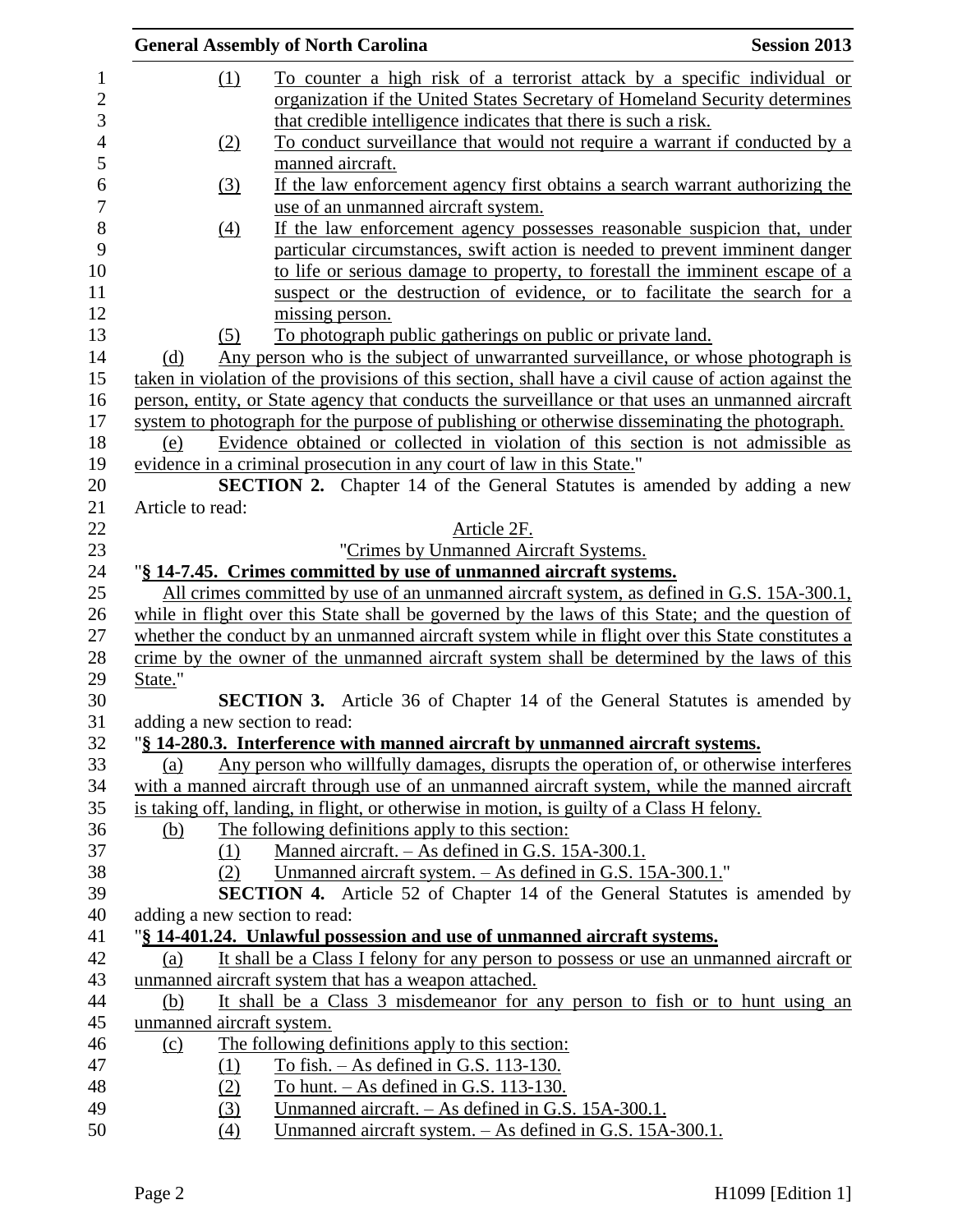|                |                  |                  | <b>General Assembly of North Carolina</b>                                                                                                                                                       | <b>Session 2013</b> |
|----------------|------------------|------------------|-------------------------------------------------------------------------------------------------------------------------------------------------------------------------------------------------|---------------------|
| $\mathbf{1}$   |                  | (5)              | <u>Weapon. – Those weapons specified in G.S. 14-269, 14-269.2, 14-284.1, or</u>                                                                                                                 |                     |
| $\overline{2}$ |                  |                  | 14-288.8 and any other object capable of inflicting serious bodily injury or                                                                                                                    |                     |
| 3              |                  |                  | death when used as a weapon.                                                                                                                                                                    |                     |
| $\overline{4}$ | (d)              |                  | This section shall not prohibit possession or usage of an unmanned aircraft or                                                                                                                  |                     |
|                |                  |                  | unmanned aircraft system that is authorized by federal law or regulation."                                                                                                                      |                     |
|                |                  |                  | <b>SECTION 5.(a)</b> Chapter 63 of the General Statutes is amended by adding a new                                                                                                              |                     |
|                | Article to read: |                  |                                                                                                                                                                                                 |                     |
|                |                  |                  | "Article 10.                                                                                                                                                                                    |                     |
|                |                  |                  | "Operation of Unmanned Aircraft Systems.                                                                                                                                                        |                     |
|                |                  |                  | "§ 63-95. Training required for operation of unmanned aircraft systems.                                                                                                                         |                     |
|                | (a)              |                  | As used in this Article, the term "Division" means the Division of Aviation of the                                                                                                              |                     |
|                |                  |                  | Department of Transportation.                                                                                                                                                                   |                     |
|                | (b)              |                  | The Division shall develop a knowledge and skills test for operating an unmanned                                                                                                                |                     |
|                |                  |                  | aircraft system that complies with all applicable State and federal regulations and shall provide                                                                                               |                     |
|                |                  |                  | for administration of the test. The Division may permit a person, including an agency of this                                                                                                   |                     |
|                |                  |                  | State, an agency of a political subdivision of this State, an employer, or a private training                                                                                                   |                     |
|                |                  |                  | facility, to administer the test developed pursuant to this subsection, provided the test is the                                                                                                |                     |
|                |                  |                  | same as that administered by the Division and complies with all applicable State and federal                                                                                                    |                     |
|                | regulations.     |                  |                                                                                                                                                                                                 |                     |
|                | (c)              |                  | No agent or agency of the State, or agent or agency of a political subdivision of the                                                                                                           |                     |
|                |                  |                  | State, may operate an unmanned aircraft system within the State without completion of the test                                                                                                  |                     |
|                |                  |                  | set forth in subsection (b) of this section."                                                                                                                                                   |                     |
|                |                  |                  | "§ 63-96. License required for commercial operation of unmanned aircraft systems.                                                                                                               |                     |
|                | (a)              |                  | No person shall operate an unmanned aircraft system, as defined in G.S. 15A-300.1,                                                                                                              |                     |
|                |                  |                  | in this State for commercial purposes unless the person is in possession of a license issued by                                                                                                 |                     |
|                |                  |                  | the Division valid for the unmanned aircraft system being operated. Application for such                                                                                                        |                     |
|                |                  |                  | license shall be made in the manner provided by the Division. Unless suspended or revoked,<br>the license shall be effective for a period to be established by the Division not exceeding eight |                     |
|                |                  |                  |                                                                                                                                                                                                 |                     |
|                | years.<br>(b)    |                  | No person shall be issued a license under this section unless all of the following                                                                                                              |                     |
|                | apply:           |                  |                                                                                                                                                                                                 |                     |
|                |                  | <u>(1)</u>       | The person is at least 21 years of age.                                                                                                                                                         |                     |
|                |                  | (2)              | The person possesses a valid driver's license issued by any state or territory                                                                                                                  |                     |
|                |                  |                  | of the United States or the District of Columbia.                                                                                                                                               |                     |
|                |                  | (3)              | The person has passed the knowledge and skills test for operating an                                                                                                                            |                     |
|                |                  |                  | unmanned aircraft system as prescribed in G.S. 63-95(b).                                                                                                                                        |                     |
|                |                  | $\left(4\right)$ | The person has satisfied all other applicable requirements of this Article or                                                                                                                   |                     |
|                |                  |                  | federal regulation.                                                                                                                                                                             |                     |
|                | (c)              |                  | A license to operate an unmanned aircraft system for commercial purposes shall not                                                                                                              |                     |
|                |                  |                  | be issued to a person while the person's license to operate an unmanned aircraft system is                                                                                                      |                     |
|                |                  |                  | suspended, revoked, or cancelled in any state.                                                                                                                                                  |                     |
|                | (d)              |                  | The Division shall develop and administer a program to license operators of                                                                                                                     |                     |
|                |                  |                  | unmanned aircraft systems for commercial purposes. The program must include the following                                                                                                       |                     |
|                | components:      |                  |                                                                                                                                                                                                 |                     |
|                |                  | <u>(1)</u>       | A system for classifying unmanned aircraft systems based on characteristics                                                                                                                     |                     |
|                |                  |                  | determined to be appropriate by the Division.                                                                                                                                                   |                     |
|                |                  | <u>(2)</u>       | A fee structure for licenses.                                                                                                                                                                   |                     |
|                |                  | (3)              | A license application process.                                                                                                                                                                  |                     |
|                |                  | (4)              | Technical guidance for complying with program requirements.                                                                                                                                     |                     |
|                |                  | (5)              | Criteria under which the Division may suspend or revoke a license.                                                                                                                              |                     |